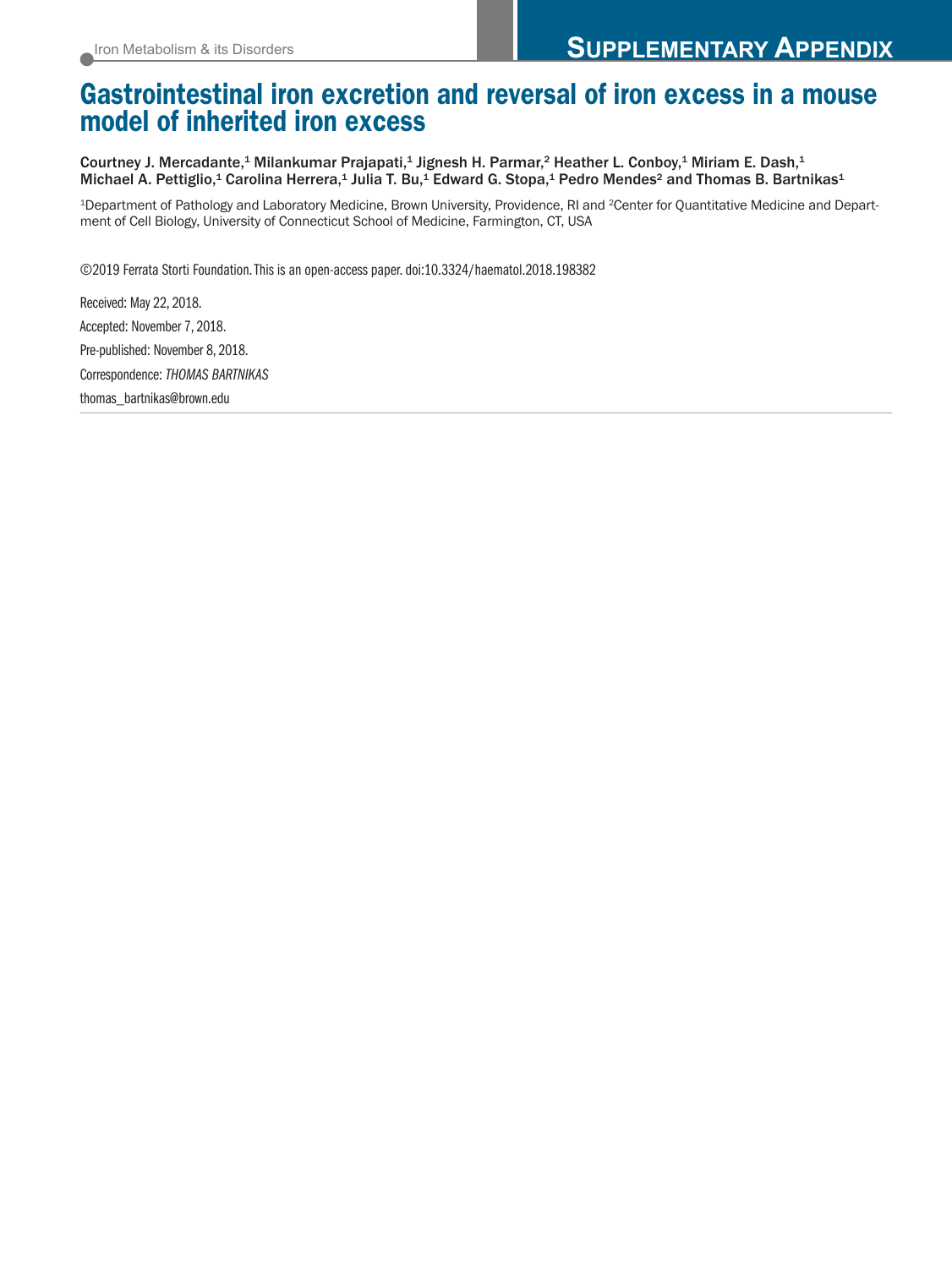### **Supplementary Methods**

#### *Animals and transferrin treatment*

Human transferrin at 30% saturation was used in this study. We judged this acceptable for two reasons. First, injections of human or mouse transferrin decrease liver iron concentrations in *Trf<sup>hpx/hpx</sup>* mice.<sup>13</sup> Second, our efforts to purchase or purify sufficient amounts of mouse transferrin for this study were complicated by the discovery that many commercial sources of mouse transferrin or serum are contaminated with murine pathogens (data not shown). We also rationalized that 30%-saturated transferrin was unlikely to impact iron levels in *Trfhpx/hpx* mice. Our calculations estimated that treatment of  $Trf^{hpx/hpx}$  pups three times prior to weaning introduced ~3.5 µg iron, while treatment of adult  $Trf^{hpx/hpx}$  mice three times a week for two weeks introduced  $\sim$ 7 ug iron. These levels are minimal compared to body iron levels in adult *Trfhpx/hpx* mice.

### *Non-radioactive sample harvest and analysis*

For data shown in Figures 1 and 2, mice were anesthetized by intraperitoneal injection with ketamine/xylazine. Blood was collected by retro-orbital puncture and serum and plasma isolated and stored at -80 °C. Mice were then euthanized by cervical dislocation. Tissues were collected and flash-frozen and stored at -80 °C or fixed in 10% phosphate-buffered formalin overnight then stored in 70% ethanol. Transferrin levels were analyzed by immunoblot using a transferrin-specific antibody (Proteintech) or stained protein gel using Simply Blue Safe Stain (Life Technologies). Hemoglobin levels were measured in anticoagulated blood using a Vet abc Plus+ (Scil). Hepcidin levels were measured by Hepcidin Murine-Compete ELISA (Intrinsic LifeSciences). RNA levels were measured by tissue RNA isolation using Trizol, cDNA synthesis using High Capacity cDNA Reverse Transcription Kit, and RNA level measurement using Taqman Gene Expression Assays (Life Technologies). For histology, fixed tissues were embedded, sectioned, stained with Iron Stain Kit (Sigma), and scanned using Aperio ScanScope (Leica Biosystems). To measure iron levels in tissue samples, 25-100 mg tissue were digested in 1 mL trace metal-grade 70% nitric acid (Fisher) at 65 °C for two hours, then diluted 25-fold in MilliQ water and analyzed by ICP-AES. Mock digests were included to control for background metal contamination. Standards were included to ensure consistency throughout and between each run.

For data shown in Figure 3, mice were euthanized by cervical dislocation. Blood was not removed from mice. Gastrointestinal tracts were removed and cleaned of contents. After pelt removal, carcasses were frozen in liquid nitrogen and pulverized using a mortar and pestle. All samples were stored at -80 °C until analysis. Gastrointestinal tracts and five samples of pulverized carcasses were digested in nitric acid, diluted in water, and analyzed by ICP-AES as above. Pelts were digested by slow addition of a 2:1 mix of nitric acid and hydrogen peroxide (Fisher), heating to 70 °C until dry, then re-digested again. Samples were then diluted in water, syringe-filtered, and analyzed by ICP-AES.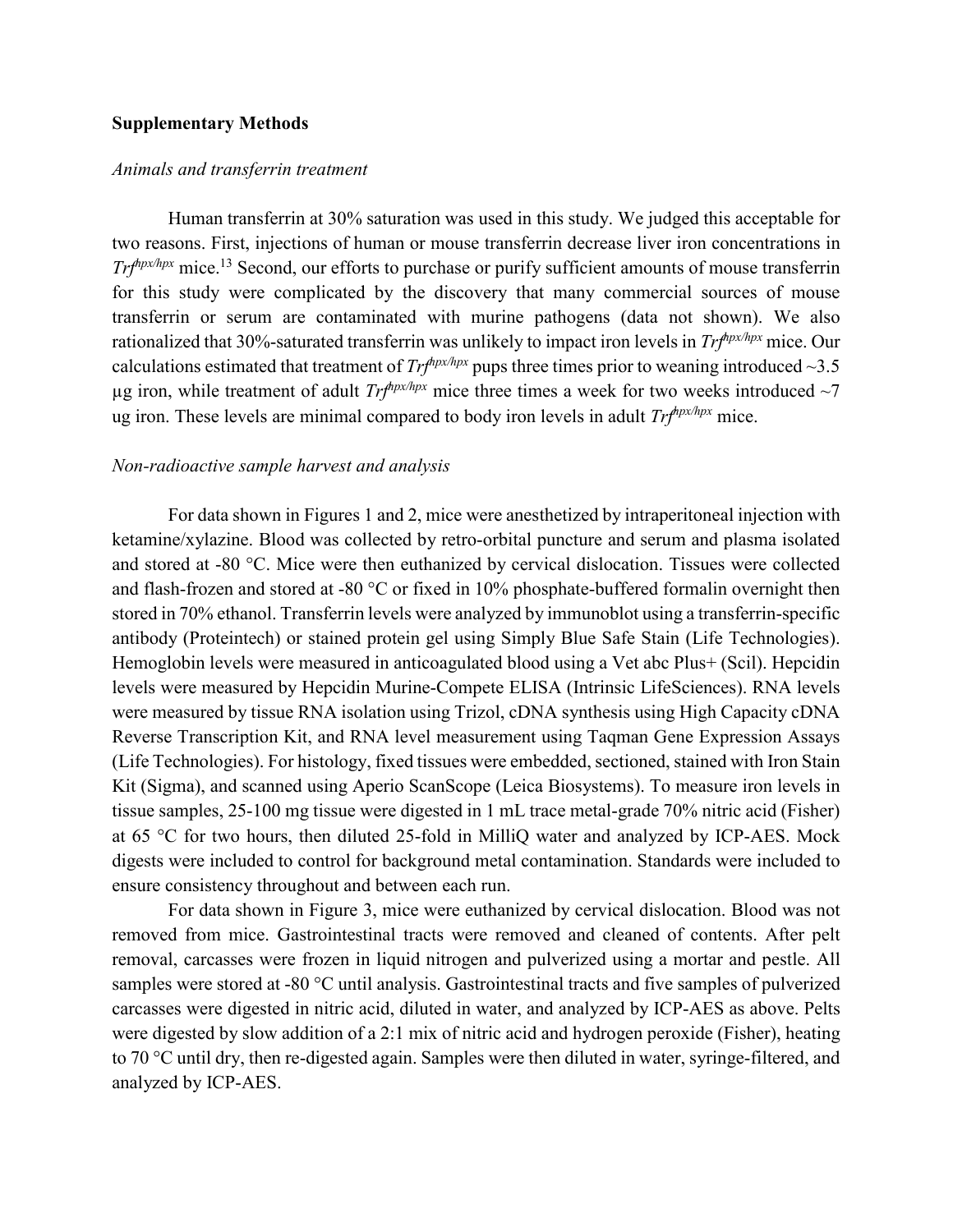To analyze liver and feces lysates for ferritin levels, mouse livers were lysed in RIPA buffer with protease inhibitors then centrifuged to pellet debris. Supernatants were electrophoresed under non-denaturing, non-reducing conditions using precast 4-20% polyacrylamide gels (Invitrogen). Gels were then rinsed with MilliQ water for five minutes four times then stained using the Iron Stain Kit (Sigma). Duplicate gels were also transferred to nitrocellulose membranes and immunoblotted using anti-ferritin heavy (Cell Signaling) and light chain (Proteintech) antibodies. Antibodies were detected using chemiluminescence.

# *Estimate of amount of iron mobilized from liver and pancreas after two-week transferrin treatment of Trfhpx/hpx mice*

To estimate the amount of iron liberated from the liver and pancreas of mutant mice during transferrin treatment from two to 2.5 months of age, we employed the following calculations:

- Untreated 2.5-month-old *Trfhpx/hpx* mice:
	- o 2.34 mg iron/g liver (Fig. 1E); liver mass: 0.88 g; 2.06 mg iron in liver
	- o 1.92 mg iron/g pancreas (Fig. 1E); pancreas mass: 0.20 g; 0.38 mg iron in pancreas
	- o Total amount of iron in liver and pancreas: 2.44 mg
- Treated 2.5-month-old *Trfhpx/hpx* mice:
	- $\circ$  1.75 mg iron/g liver (Fig. 1E); liver mass: 1.06 g; 1.86 mg iron in liver
	- o 1.21 mg iron/g pancreas (Fig. 1E); pancreas mass: 0.23 g; 0.28 mg iron in pancreas
	- o Total amount of iron in liver and pancreas: 2.14 mg
- Difference in liver and pancreas totals between untreated and treated mice: 0.30 mg

*Estimate of amount of iron required to correct hemoglobin deficit in Trfhpx/hpx mice during twoweek transferrin treatment*

To estimate the difference in hemoglobin iron content between 2.5-month-old old *Trf+/+* and treated 2.5-month-old *Trfhpx/hpx* mice, we relied on the published factor of 5.9 mL total blood/100 g body mass in BALB/c mice (Vácha J. Blood volume in inbred strain BALB/c, CBA/J and C57BL/10 mice determined by means of <sup>59</sup>Fe-labelled red cells and <sup>59</sup>Fe bound to transferrin. Physiol Bohemoslov 1975;24(5):413–419). (Estimates of blood volume are not published for *Trfhpx/hpx* mice.) We employed the following calculations:

- For 2.5-month-old *Trf+/+* mice:
	- o 15.55 g hemoglobin/dL blood (Fig. 1B)
	- $\circ$  Body mass of 23.24 g (Fig. 3A)
	- o 1.37 mL blood (assuming 5.9 mL blood/100 g body mass)
	- o 0.21 g hemoglobin
- For 2.5-month-old treated *Trfhpx/hpx* mice:
	- o 6.14 g hemoglobin/dL blood (Fig. 1B)
	- $\circ$  Body mass of 15.29 g (Fig. 3A)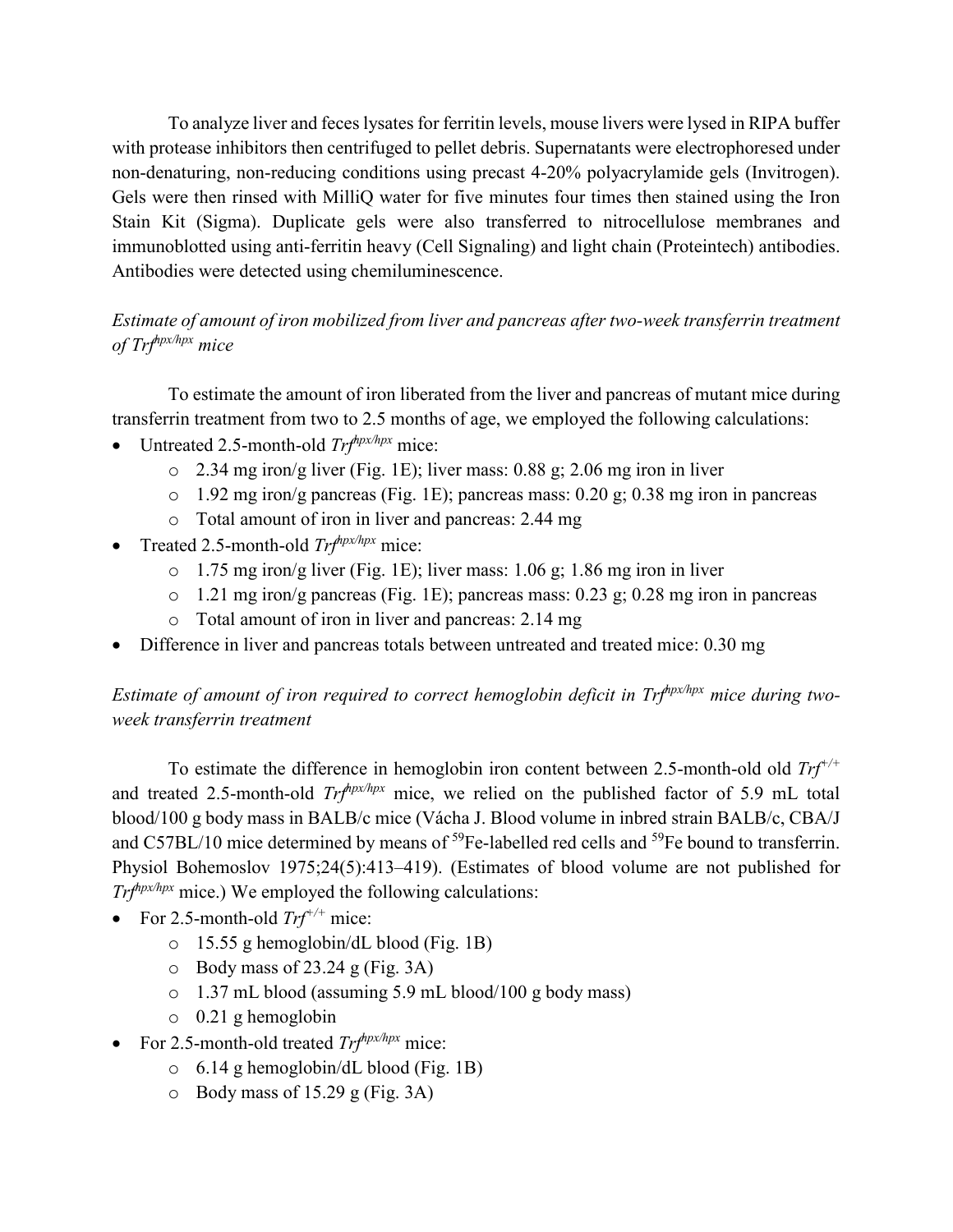- o 0.90 mL blood (assuming 5.9 mL blood/100 g body mass)
- o 0.06 g hemoglobin.
- Difference in mass of hemoglobin between mice: 0.15 g
- Assuming four atoms of iron per hemoglobin and 65 kD mass of hemoglobin, 0.15 g hemoglobin would contain ~475 ug iron.

# *59Fe treatments and sample harvest and analysis*

To convert body <sup>59</sup>Fe counts to <sup>59</sup>Fe half-lives and excretion rates, <sup>59</sup>Fe counts were decaycorrected to the date of gavage. Body  $^{59}$ Fe counts were expressed as a percent of body counts from the day after gavage ('day 0'), then plotted versus time. Data was fit to an exponential decay curve with equation  $y=ae^{-bx}$ , where *b* is a decay constant and the fraction of body <sup>59</sup>Fe excreted per day. Biological <sup>59</sup>Fe half-lives ( $t_{1/2}$ ) were calculated as natural log of 2 divided by *b*. Day 0 counts were excluded from analysis as it was assumed that <sup>59</sup>Fe had not yet fully equilibrated within each mouse at this time.

To process fecal and urinary <sup>59</sup>Fe levels, <sup>59</sup>Fe levels were extrapolated to a twenty-fourhour collection time and expressed as a percent of body <sup>59</sup>Fe levels measured on the day of collection. Values were then multiplied by correction factors to control for the fact that feces and urine samples could be placed closer to the detector than could live mice. Correction factors were established at the end of the excretion study by dividing the sum of <sup>59</sup>Fe levels in organs, pelts, and carcasses by whole body <sup>59</sup>Fe counts taken prior to dissection. These factors were: (mean  $\pm$ SEM) 2.64±0.02 (male *Trf+/+*), 3.20±0.07 (male *Trfhpx/hpx)*, 3.31±0.27 (male transferrin-treated *Trf<sup>hpx/hpx</sup>*), 2.63±0.20 (female *Trf<sup>+/+</sup>)*, 3.19±0.15 (female *Trf<sup>hpx/hpx</sup>*), and 3.29±0.12 (female transferrin-treated *Trfhpx/hpx*).

To measure iron levels in mice at the end of the excretion study, mice were euthanized and organs, pelts, and carcasses were isolated, weighed, and counted. Iron levels were measured in nitric acid-digested tissues by bathophenanthroline sulfonate (BPS)-based assay.12 (ICP-AES could not be used given that this instrument is shared and samples were radioactive.) While the BPS-based assay typically involves digestion of tissue with trichloroacetic acid and hydrochloric acid for measurement of non-heme iron levels, nitric acid digestion of tissues permits measurement of total iron levels. This was confirmed by measuring iron levels in fifteen nitric acid-digested liver samples by both ICP-AES and BPS-based assay, which indicated that the ratio of BPS- to ICP-AES-derived values was 1.19 +/- 0.04. This ratio was used to convert BPS-derived values to ICP-equivalent values.

For analysis of feces, samples were thawed, then rehydrated overnight at  $4 \degree C$  in 10 volumes of MilliQ water. Samples were then vortexed aggressively. Aliquots were analyzed for iron levels using ICP-AES as described above for non-radioactive tissues. To measure fecal ferritin levels, fecal homogenates were diluted with two volumes of RIPA buffer and mechanically homogenized on ice using a PowerGen 125 homogenizer (Fisher). Samples were incubated on ice for 10 minutes, then centrifuged at 14,000 g for 10 minutes. Supernatants were then analyzed for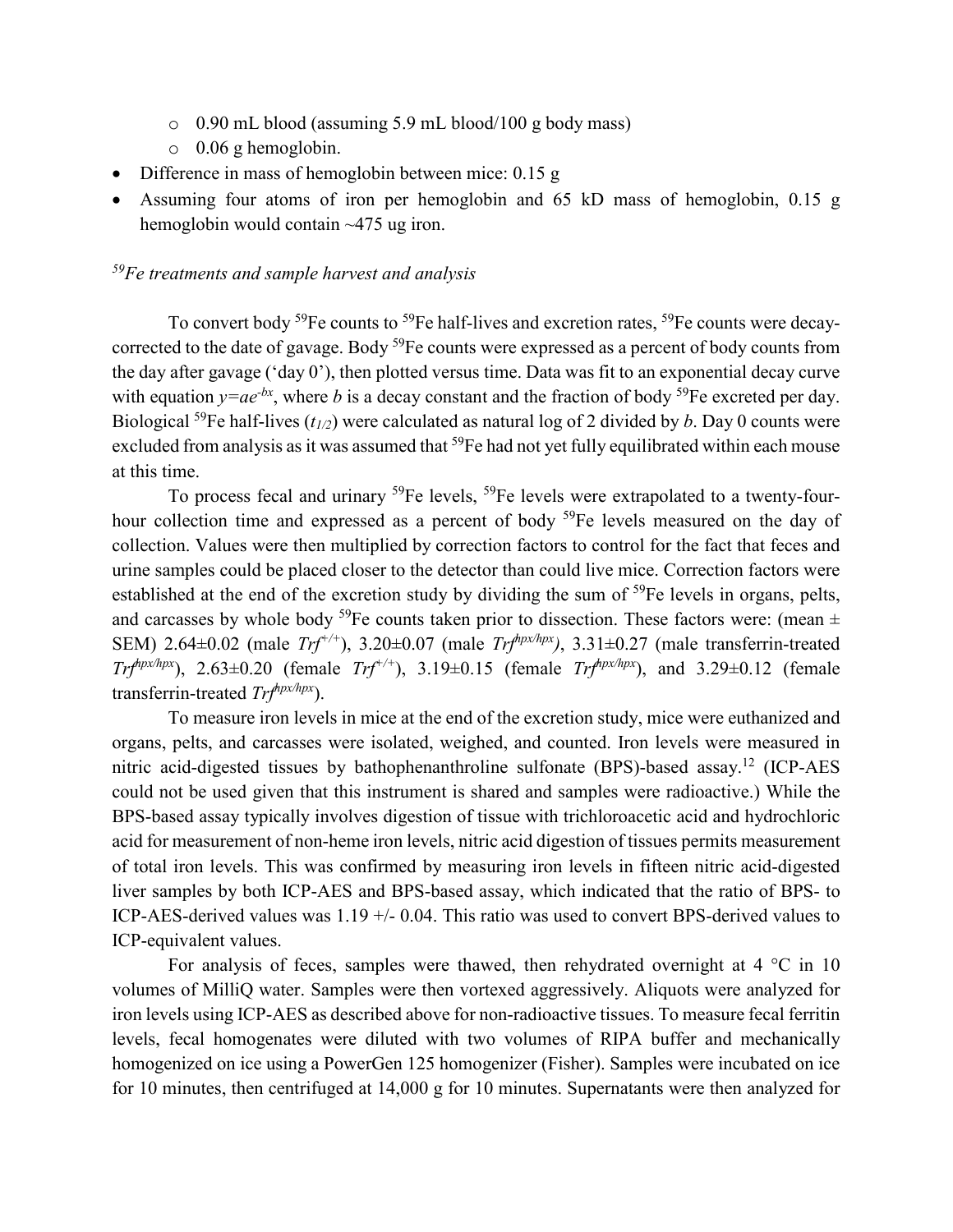mouse ferritin levels using an Ftl-specific ELISA (Abcam, catalog #ab157713) using instructions provided with the kit.

# *Mathematical modeling*

A mathematical model of mouse iron homeostasis using differential equations was modified from a previous version<sup>17</sup> to include uptake of non-transferrin-bound iron from plasma into liver and other compartments and the effect of erythropoietin on iron incorporation into red blood cells and hepcidin expression (manuscript under review). Since this study covers ages where mice are still growing significantly, the mathematical model included variable compartment sizes, which depend on the measured body mass and are interpolated by a third-order polynomial. All simulations and parameter estimations were carried out with COPASI software<sup>49</sup> as previously performed.<sup>17</sup> Parameter estimation was carried out with the particle swarm algorithm then values were refined with the Hooke-Jeeves algorithm. The value for six-month-old untreated *Trfhpx/hpx* mice was not used—most mice did not survive to this age. Full models in COPASI and SBML formats<sup>50</sup> are available at:

https://data.mendeley.com/datasets/yw85m85mpz/draft?a=5a4874ef-7398-4a9b-88aa-863ee3a70ddd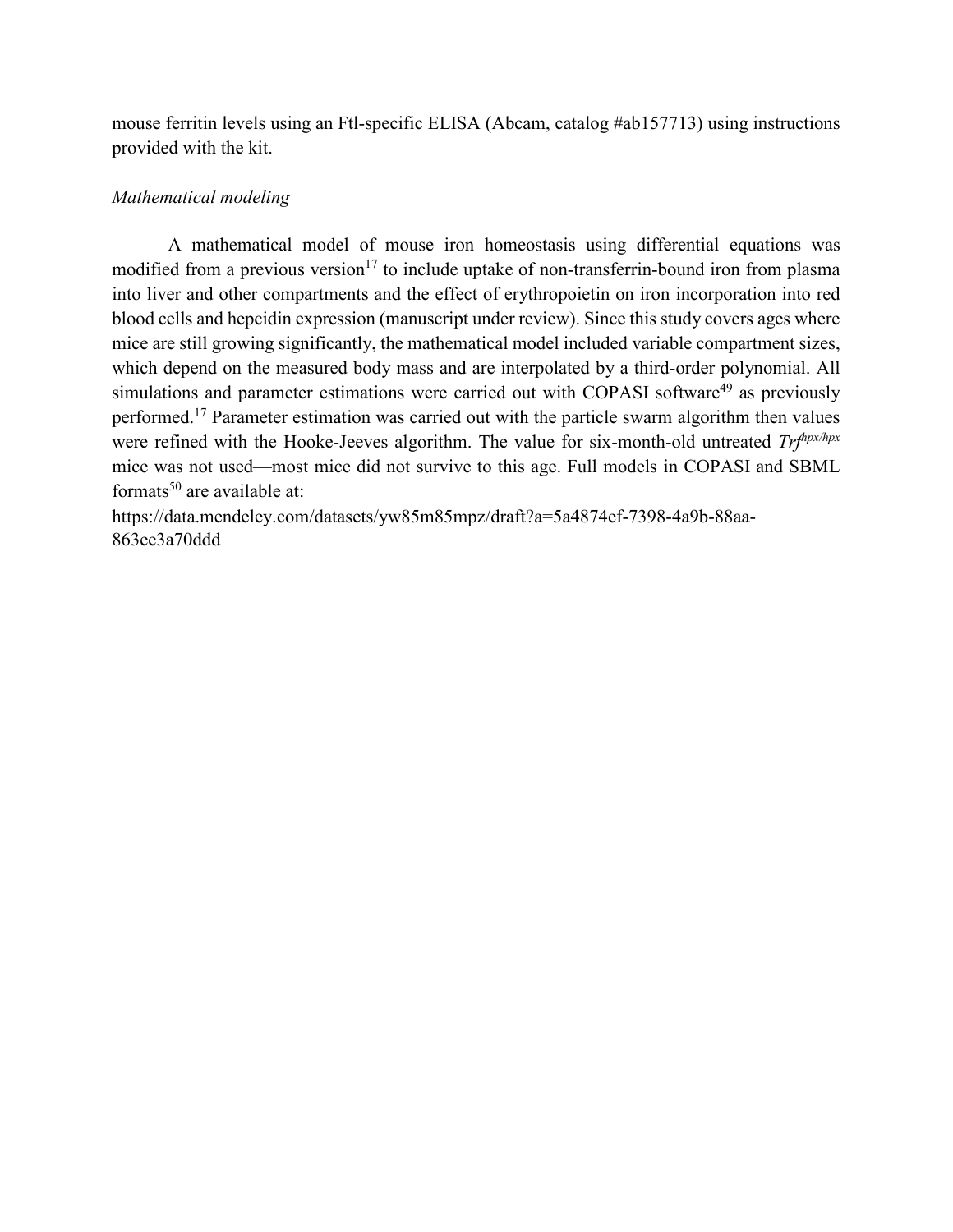# **Supplementary Figures**

**Figure S1. Body iron (Fe) levels measured in 2.5- and 4.5-month-old male and female mice for Figure 5A are consistent with body Fe content measured in one- to six-month-old mice from Figure 3B.** Body Fe levels from Figure 3B are reproduced here in both left and right panels for *Trf*<sup>+/+</sup> ('+/+', orange) and untreated *Trf*<sup>*hpx/hpx*</sup> mice ('*hpx/hpx*', green) from one to six months of age and in *Trfhpx/hpx* mice treated with transferrin (TF) from two to six months of age ('*hpx/hpx*  $+TF$ , blue); each point represents mean  $\pm$  SEM and five mice, with males and females grouped together. Body Fe levels from Figure 5A are also shown for *Trf+/+* and untreated and treated *Tr* $f_{\text{up}}$ <sup> $f_{\text{up}}$ <sup> $f_{\text{up}}$ </sup> mice at 2.5 and 4.5 months of age; each point represents mean  $\pm$  SEM and at least five</sup> mice, with males depicted on left panel and females depicted on right panel.

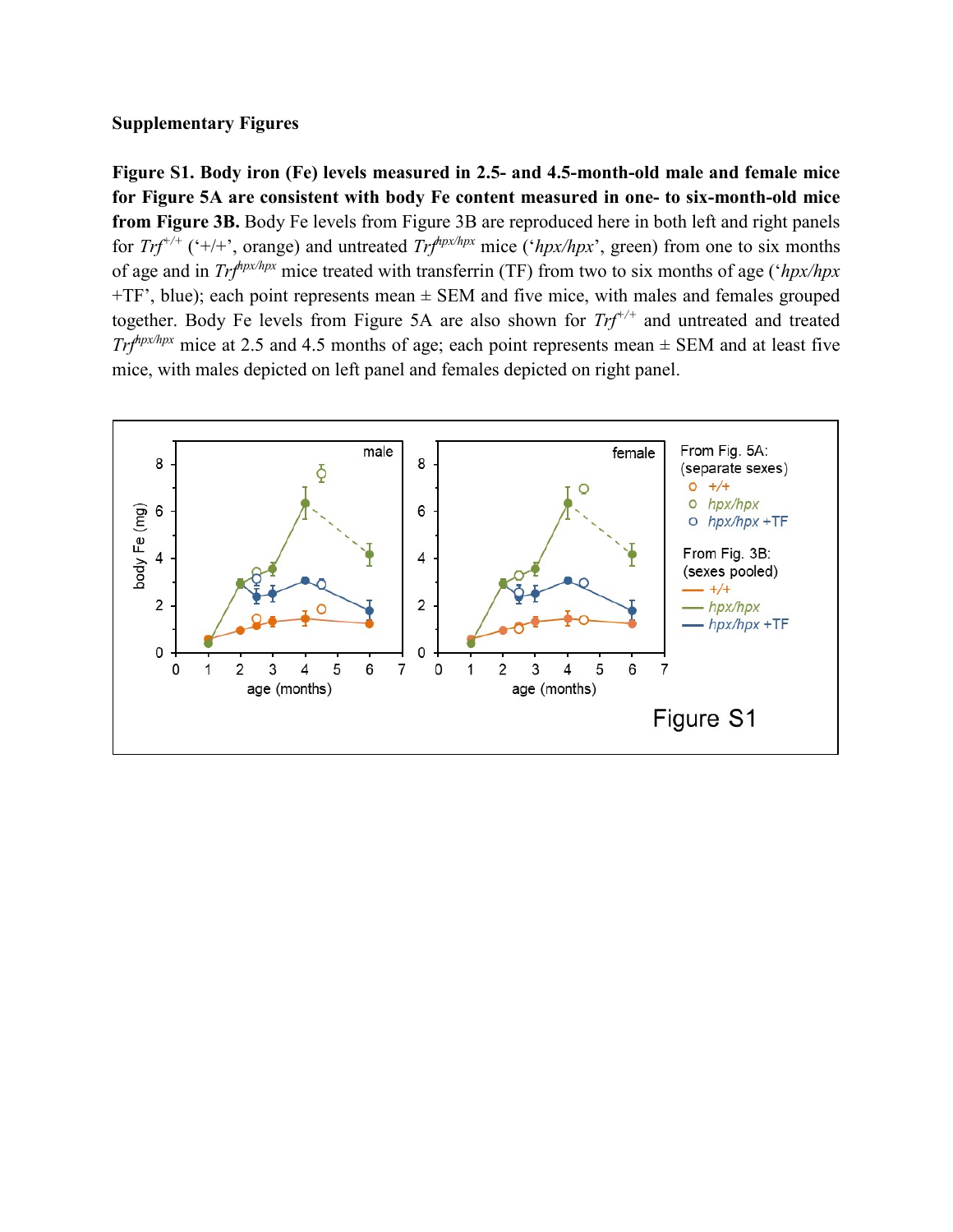**Figure S2. 59Fe is distributed differently between** *Trf+/+* **and untreated** *Trfhpx/hpx* **mice.** (A) Percent total cpm <sup>59</sup>Fe plotted versus percent total iron for all organs/compartments from male and female  $Trf^{+/+}$  ('+/+), untreated  $Trf^{hpx/hpx}$  (' $hpx/hpx$ '), and treated  $Trf^{hpx/hpx}$  (' $hpx/hpx$ +TF') mice harvested at the end of the excretion study. (B) Percent total cpm <sup>59</sup>Fe for *Trf*<sup>+/+</sup> mice plotted versus untreated and treated *Trf<sup>hpx/hpx</sup>* mice. Organs/compartments with markedly dissimilar x-axis and yaxis values are labeled. For all panels, each value represents the average value for a different organ/compartment and bars indicate SEM. Both axes are logarithmic. Dashed lines indicate identical values for x- and y-axis. Pearson correlation coefficients ('r') and P values are indicated.

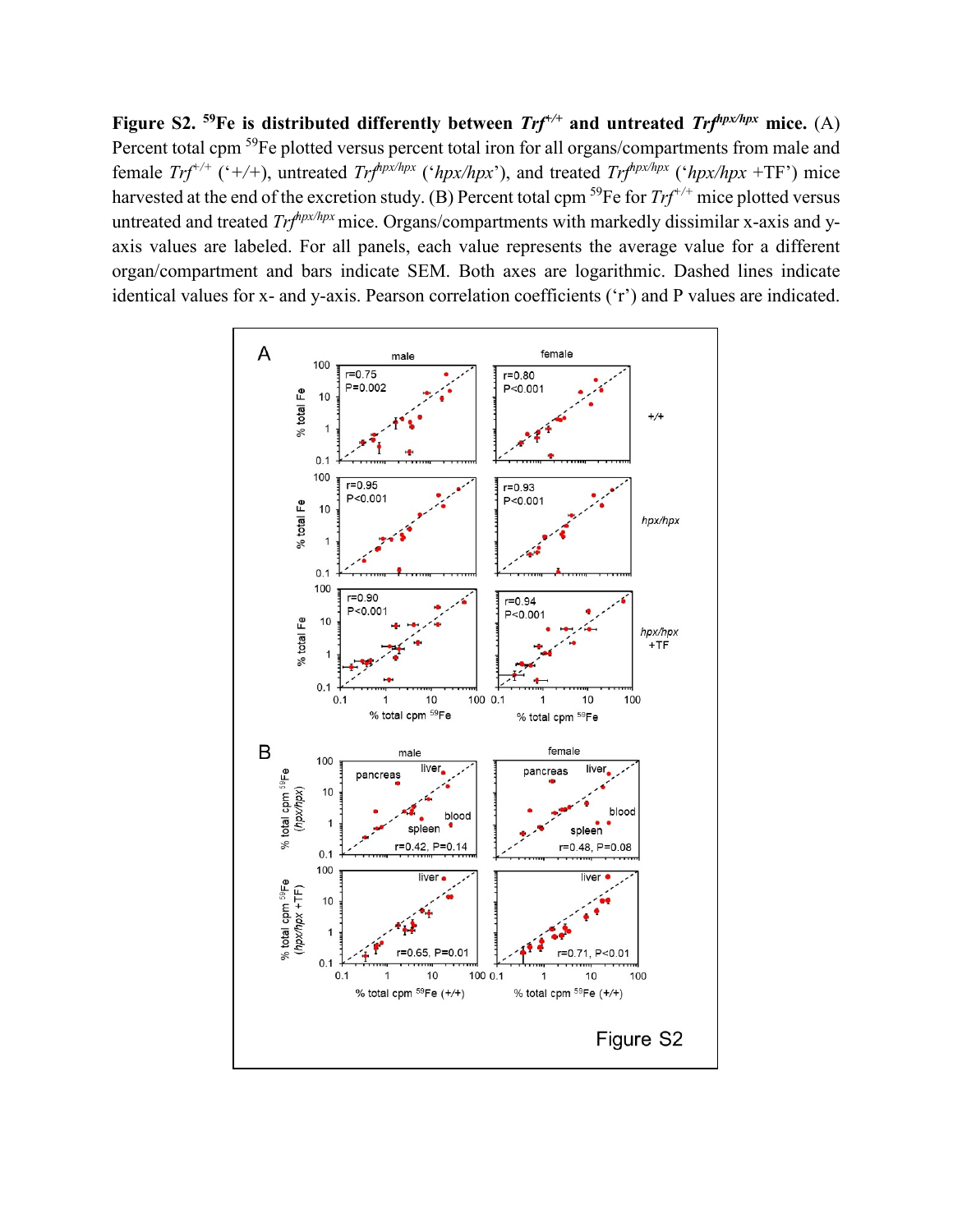**Figure S3. Urine iron levels differ between**  $Trf^{+/-}$  **and**  $Trf^{hpx/hpx}$  **mice. Urinary iron (Fe) levels** in µg Fe excreted per day plotted versus day of collection in male and female  $Trf^{+/+}$  ('+/+), untreated *Trf<sup>hpx/hpx</sup>* ('*hpx/hpx*'), and treated *Trf<sup>hpx/hpx</sup>* ('*hpx/hpx* +TF') mice. 'Day 0' indicates day after <sup>59</sup>Fe gavage. Each value represents one overnight collection from one mouse using a metabolic cage. Pearson correlations are indicated as 'r' with P value.

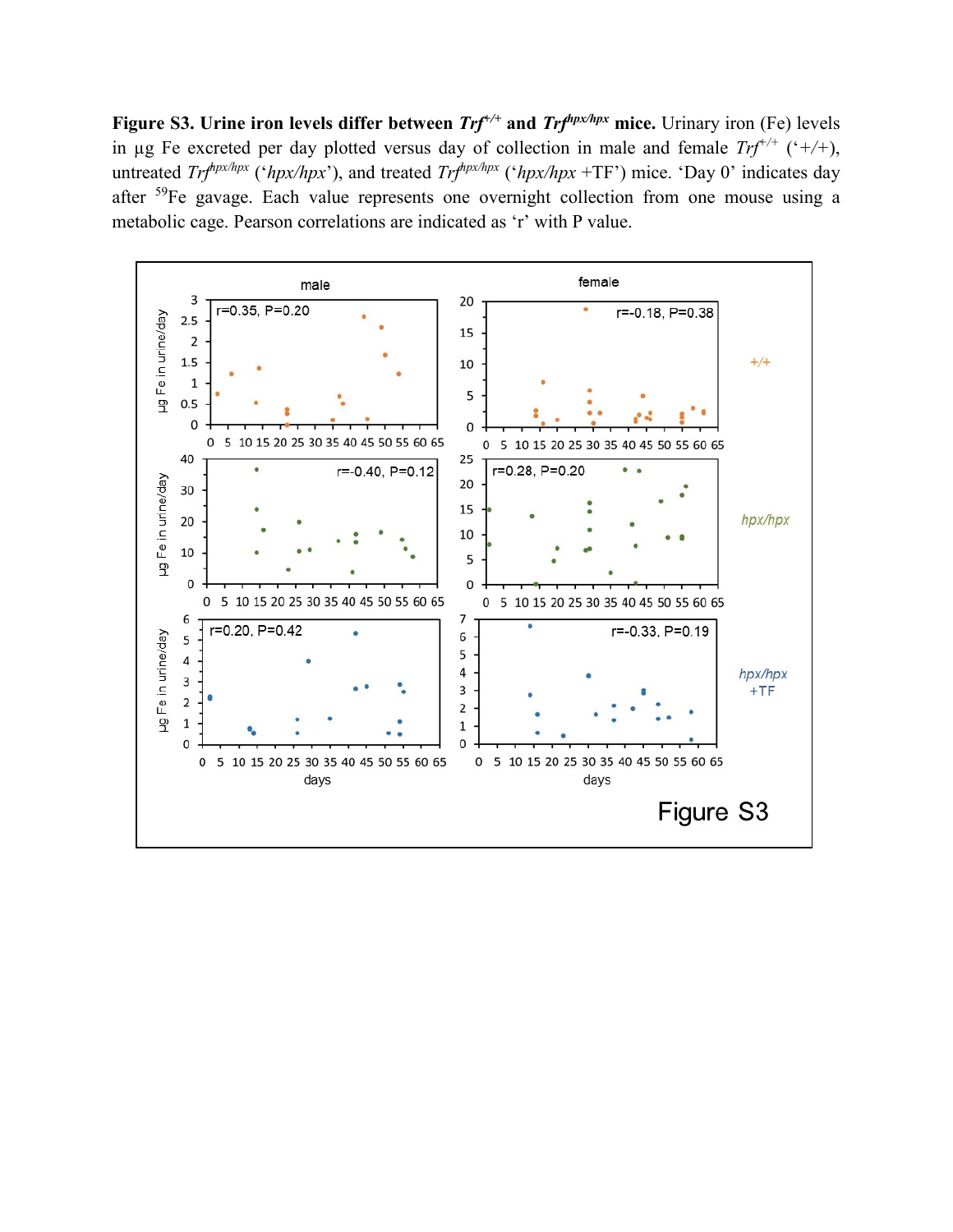**Figure S4. Total fecal iron levels do not differ between** *Trf+/+* **and** *Trfhpx/hpx* **mice.** (A) Fecal iron (Fe) levels in µg Fe per day plotted versus day of collection in male and female *Trf+/+* ('*+/+*', orange), untreated *Trfhpx/hpx* ('*hpx/hpx*', green), and treated *Trfhpx/hpx* ('*hpx/hpx* +TF', blue) mice. 'Day 0' indicates day after 59Fe gavage. Each value represents one overnight collection from one mouse using a metabolic cage. Pearson correlations ('r') and P values are indicated. (B) Average fecal Fe levels for male and female mice in each group. Bars indicate standard error.

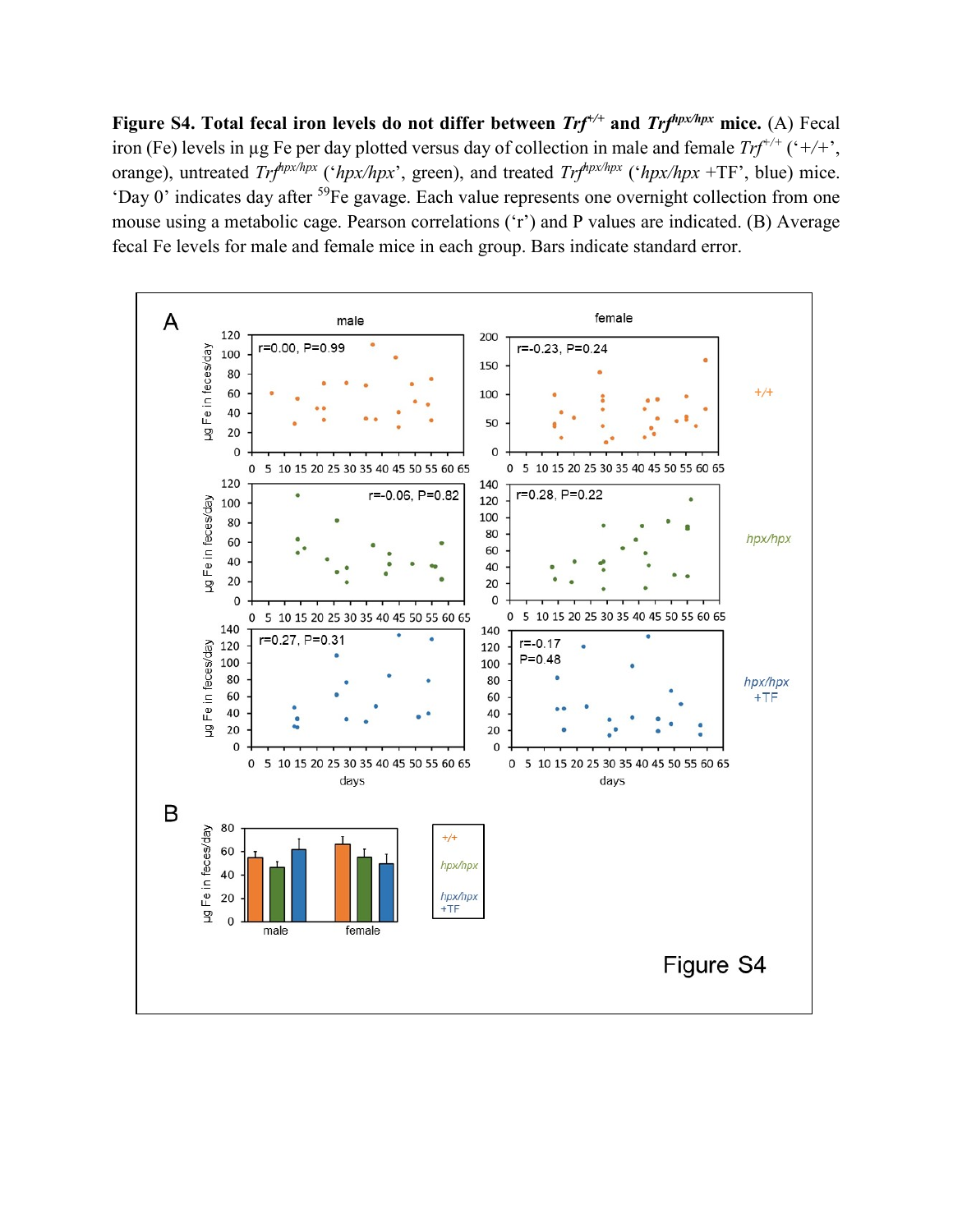**Figure S5. Fecal ferritin levels differ between** *Trf+/+* **and** *Trfhpx/hpx* **mice.** Fecal ferritin levels in µg excreted per day plotted versus day of collection in male and female *Trf+/+* ('*+/+*), untreated *Trf<sup>hpx/hpx</sup>* ('*hpx/hpx*'), and treated *Trf<sup>hpx/hpx</sup>* ('*hpx/hpx* +TF') mice. 'Day 0' indicates day after <sup>59</sup>Fe gavage. Each value represents one overnight collection from one mouse using a metabolic cage. Pearson correlations ('r') and P values are indicated.

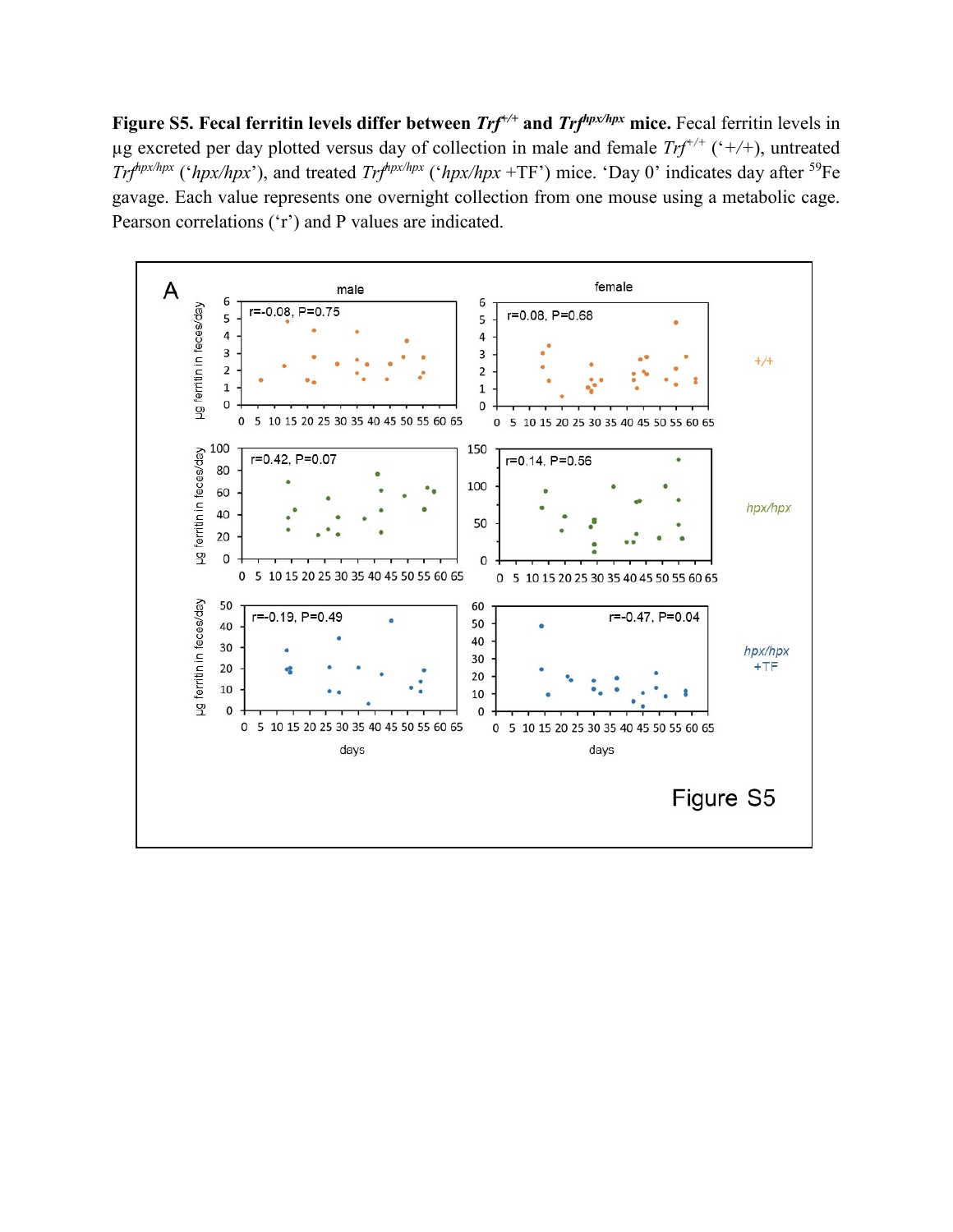**Figure S6. Iron-rich ferritin can be detected using native PAGE.** 100 µg *Trf+/+* and *Trfhpx/hpx* liver lysates were electrophoresed under non-denaturing, non-reducing conditions on 4-20% polyacrylamide gels. Gels were then stained using the Iron Stain Kit (Sigma) ('Fe stain') or immunoblotted with anti-ferritin heavy chain (Fth) or light chain (Ftl) antibodies.